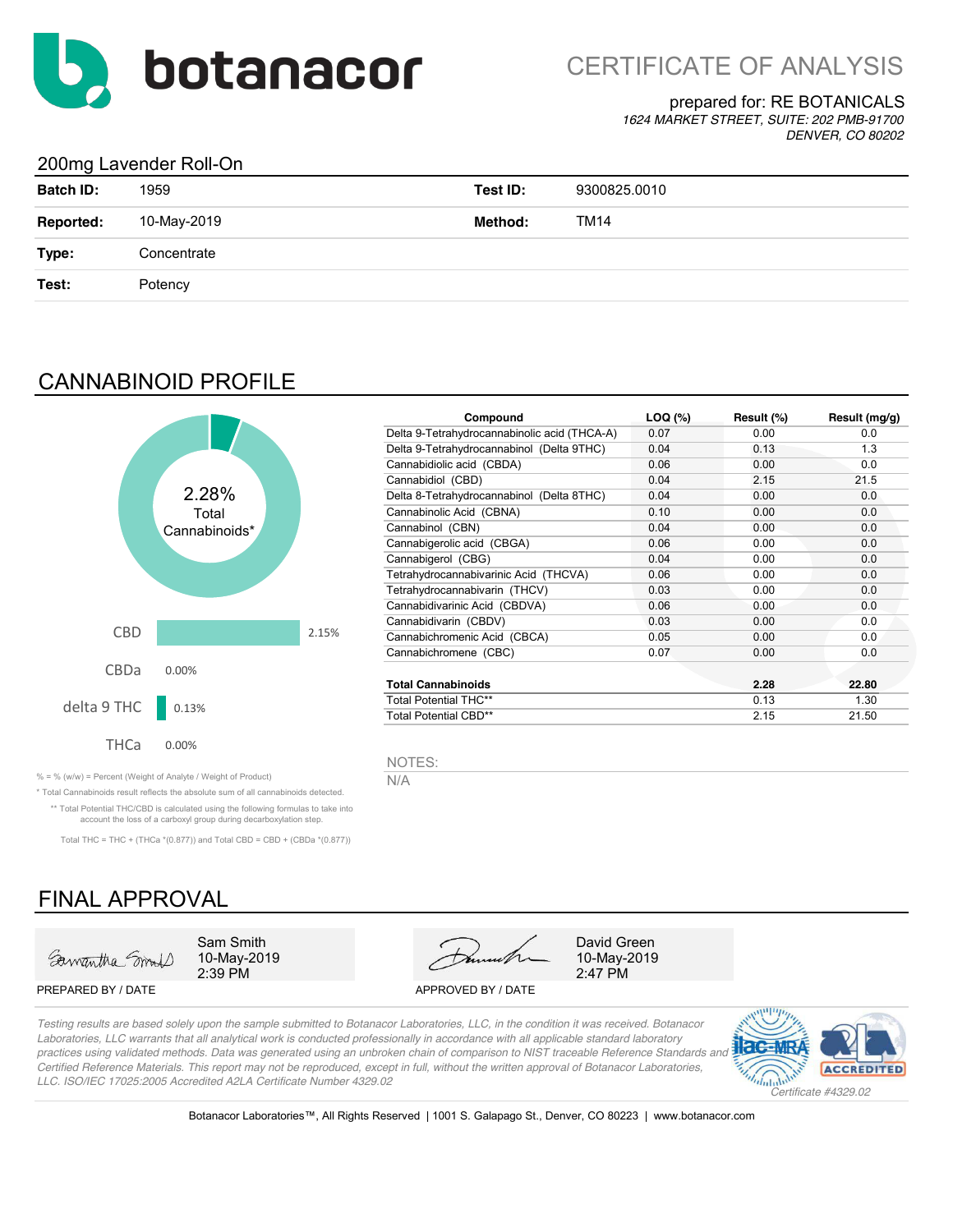

## prepared for: RE BOTANICALS

*1624 MARKET STREET, SUITE: 202 PMB-91700 DENVER, CO 80202*

## 200mg Lavender Roll-On

| $\tilde{\phantom{a}}$ |                          |          |             |
|-----------------------|--------------------------|----------|-------------|
| <b>Batch ID:</b>      | 1959                     | Test ID: | 1454115.023 |
| <b>Reported:</b>      | 10-May-2019              | Method:  | TM04        |
| Type:                 | Concentrate              |          |             |
| Test:                 | <b>Residual Solvents</b> |          |             |
|                       |                          |          |             |

# RESIDUAL SOLVENTS

| Solvent                                   | <b>Reportable Range (ppm)</b> | Result (ppm) |
|-------------------------------------------|-------------------------------|--------------|
| Propane                                   | $100 - 2000$                  | 0            |
| <b>Butanes</b><br>(Isobutane, n-Butane)   | $100 - 2000$                  | 0            |
| Pentane                                   | $100 - 2000$                  | 0            |
| Ethanol                                   | $100 - 2000$                  | 0            |
| Acetone                                   | $100 - 2000$                  | 0            |
| <b>Isopropyl Alcohol</b>                  | $100 - 2000$                  | 0            |
| Hexane                                    | $6 - 120$                     | $\mathbf 0$  |
| <b>Benzene</b>                            | $0.2 - 4$                     | 0.0          |
| <b>Heptanes</b>                           | $100 - 2000$                  | $\mathbf 0$  |
| <b>Toluene</b>                            | $18 - 360$                    | $\mathbf 0$  |
| <b>Xylenes</b><br>$(m, p, o$ -Xylenes $)$ | $43 - 860$                    | $\mathbf 0$  |

### NOTES:

Free from visual mold, mildew, and foreign matter.

FINAL APPROVAL

Olex Smith

Alex Smith 10-May-2019 3:28 PM

10-May-2019 3:30 PM David Green

### PREPARED BY / DATE APPROVED BY / DATE

*Testing results are based solely upon the sample submitted to Botanacor Laboratories, LLC, in the condition it was received. Botanacor Laboratories, LLC warrants that all analytical work is conducted professionally in accordance with all applicable standard laboratory practices using validated methods. Data was generated using an unbroken chain of comparison to NIST traceable Reference Standards and Certified Reference Materials. This report may not be reproduced, except in full, without the written approval of Botanacor Laboratories, LLC. ISO/IEC 17025:2005 Accredited A2LA Certificate Number 4329.02*



Botanacor Laboratories™, All Rights Reserved | 1001 S. Galapago St., Denver, CO 80223 | www.botanacor.com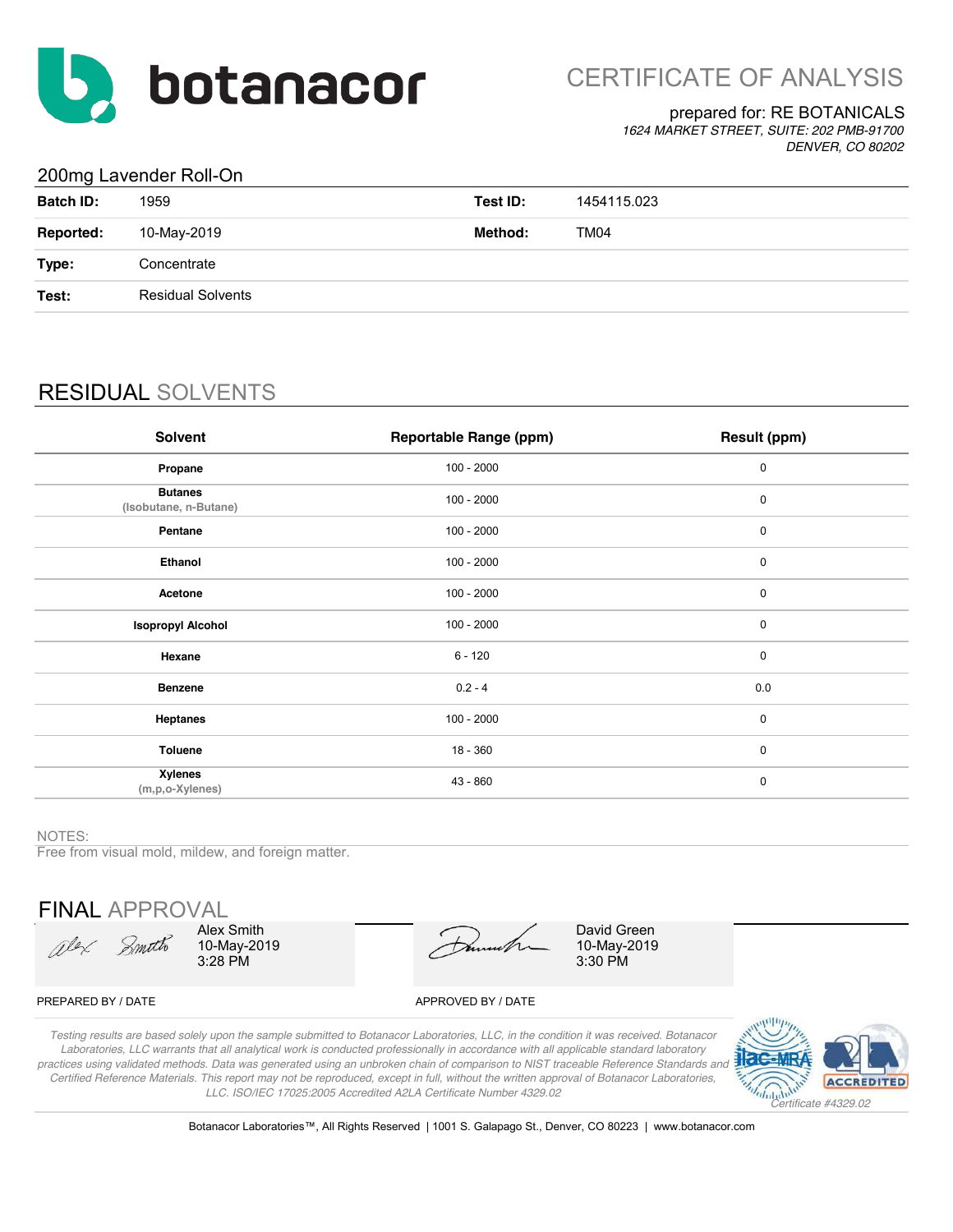

CERTIFICATE OF ANALYSIS

## prepared for: RE BOTANICALS

*1624 MARKET STREET, SUITE: 202 PMB-91700 DENVER, CO 80202*

## 200mg Lavendar Roll-On

| <b>Batch ID:</b> | 1959                          | Test ID: | 1142927.011                            |
|------------------|-------------------------------|----------|----------------------------------------|
| <b>Reported:</b> | 13-May-2019                   | Method:  | Concentrate - Test Methods: TM05, TM06 |
| Type:            | Concentrate                   |          |                                        |
| Test:            | <b>Microbial Contaminants</b> |          |                                        |
|                  |                               |          |                                        |

## MICROBIAL CONTAMINANTS

| Contaminant                    | Result (CFU/g)* |
|--------------------------------|-----------------|
| <b>Total Aerobic Count**</b>   | None Detected   |
| <b>Total Coliforms**</b>       | None Detected   |
| <b>Total Yeast and Molds**</b> | None Detected   |
| E. coli                        | None Detected   |
| <b>Salmonella</b>              | None Detected   |

*\* CFU/g = Colony Forming Unit per Gram*

*\*\* Values recorded in scientific notation, a common microbial practice of expressing numbers that are too large to be conveniently written in decimal form.*

*Examples: 10^2 = 100 CFU 10^3 = 1,000 CFU 10^4 = 10,000 CFU 10^5 = 100,000 CFU*

NOTES:

TYM: None Detected Total Aerobic: None Detected Coliforms: None Detected Free from visual mold, mildew, and foreign matter

## FINAL APPROVAL

| James usu          | Jamie Bunker<br>13-May-2019<br>$3:29$ PM | mml                | David Green<br>13-May-2019<br>$3:50$ PM |
|--------------------|------------------------------------------|--------------------|-----------------------------------------|
| PREPARED BY / DATE |                                          | APPROVED BY / DATE |                                         |

*Testing results are based solely upon the sample submitted to Botanacor Services, LLC, in the condition it was received. Botanacor Services, LLC warrants that all analytical work is conducted professionally in accordance with all applicable standard laboratory practices using validated methods. Data was generated using an unbroken chain of comparison to NIST traceable Reference Standards and Certified Reference Materials. This report may not be reproduced, except in full, without the written approval of Botanacor Services, LLC.*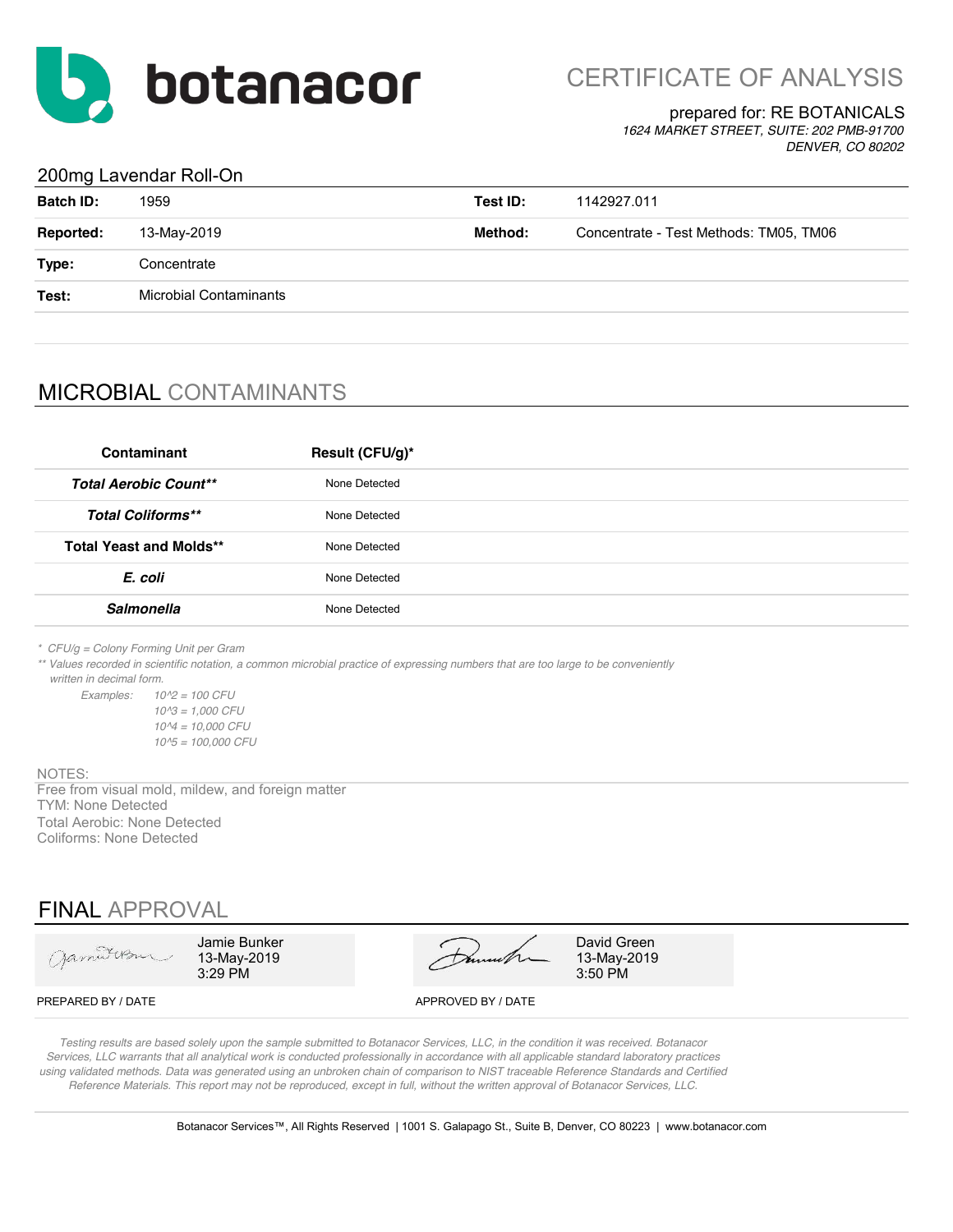

# RE BOTANICALS, INC.

| <b>Sample Name:</b>              | <b>RELIEF BODY OIL LAVENDER</b>                          | <b>Eurofins Sample:</b>  | 8490380                       |
|----------------------------------|----------------------------------------------------------|--------------------------|-------------------------------|
| <b>Project ID</b>                | RE_BOTANIC-20190524-0006                                 | <b>Receipt Date</b>      | 24-May-2019                   |
| <b>PO Number</b>                 | <b>CVD</b>                                               | <b>Receipt Condition</b> | Ambient temperature           |
| <b>Lot Number</b>                | 1959                                                     | <b>Login Date</b>        | 24-May-2019                   |
| <b>Sample Serving Size</b>       |                                                          | <b>Date Started</b>      | 24-May-2019                   |
| <b>Analysis</b>                  |                                                          |                          | <b>Result</b>                 |
| <b>Metals Analysis by ICP-MS</b> |                                                          |                          |                               |
| Arsenic                          |                                                          |                          | <0.0689 ppm                   |
| Cadmium                          |                                                          |                          | <0.0172 ppm                   |
| Lead                             |                                                          |                          | 0.0340 ppm                    |
| Mercury                          |                                                          |                          | <0.00861 ppm                  |
|                                  | Multi-Residue Analysis for hemp products - 60+ compounds |                          |                               |
|                                  | Matrix Type - To Determine Limit of Quantification (LOQ) |                          | <b>High-Fat Food Matrices</b> |
| Abamectin                        |                                                          |                          | <0.05 mg/kg                   |
| Aldicarb                         |                                                          |                          | <0.05 mg/kg                   |
| Aldicarb sulfone (Aldoxycarb)    |                                                          |                          | <0.05 mg/kg                   |
| Aldicarb sulfoxide               |                                                          |                          | <0.05 mg/kg                   |
| Azoxystrobin                     |                                                          |                          | <0.05 mg/kg                   |
| <b>Bifenazate</b>                |                                                          |                          | <0.05 mg/kg                   |
| <b>Bifenthrin</b>                |                                                          |                          | <0.05 mg/kg                   |
| Carbaryl                         |                                                          |                          | <0.05 mg/kg                   |
| Carbofuran                       |                                                          |                          | <0.05 mg/kg                   |
| Carbofuran-3-hydroxy-            |                                                          |                          | <0.05 mg/kg                   |
| Chlorantraniliprole              |                                                          |                          | <0.05 mg/kg                   |
| Chlordane, cis-                  |                                                          |                          | <0.05 mg/kg                   |
| Chlordane, trans-                |                                                          |                          | <0.05 mg/kg                   |
| Chlorfenapyr                     |                                                          |                          | <0.05 mg/kg                   |
| Chlorpyrifos                     |                                                          |                          | <0.05 mg/kg                   |
| Coumaphos                        |                                                          |                          | <0.05 mg/kg                   |
| Cyfluthrin                       |                                                          |                          | <0.05 mg/kg                   |
| Cypermethrin                     |                                                          |                          | <0.05 mg/kg                   |
|                                  | Cyproconazole (2 diastereoisomers)                       |                          | <0.05 mg/kg                   |
| Cyprodinil                       |                                                          |                          | <0.05 mg/kg                   |
| <b>Dichlorvos</b>                |                                                          |                          | $<$ 0.05 mg/kg                |
| Diclobutrazol                    |                                                          |                          | <0.05 mg/kg                   |
| Dipropetryn                      |                                                          |                          | <0.05 mg/kg                   |
| Disulfoton                       |                                                          |                          | <0.05 mg/kg                   |

Printed: 20-Jun-2019 11:31 am Page 1 of 4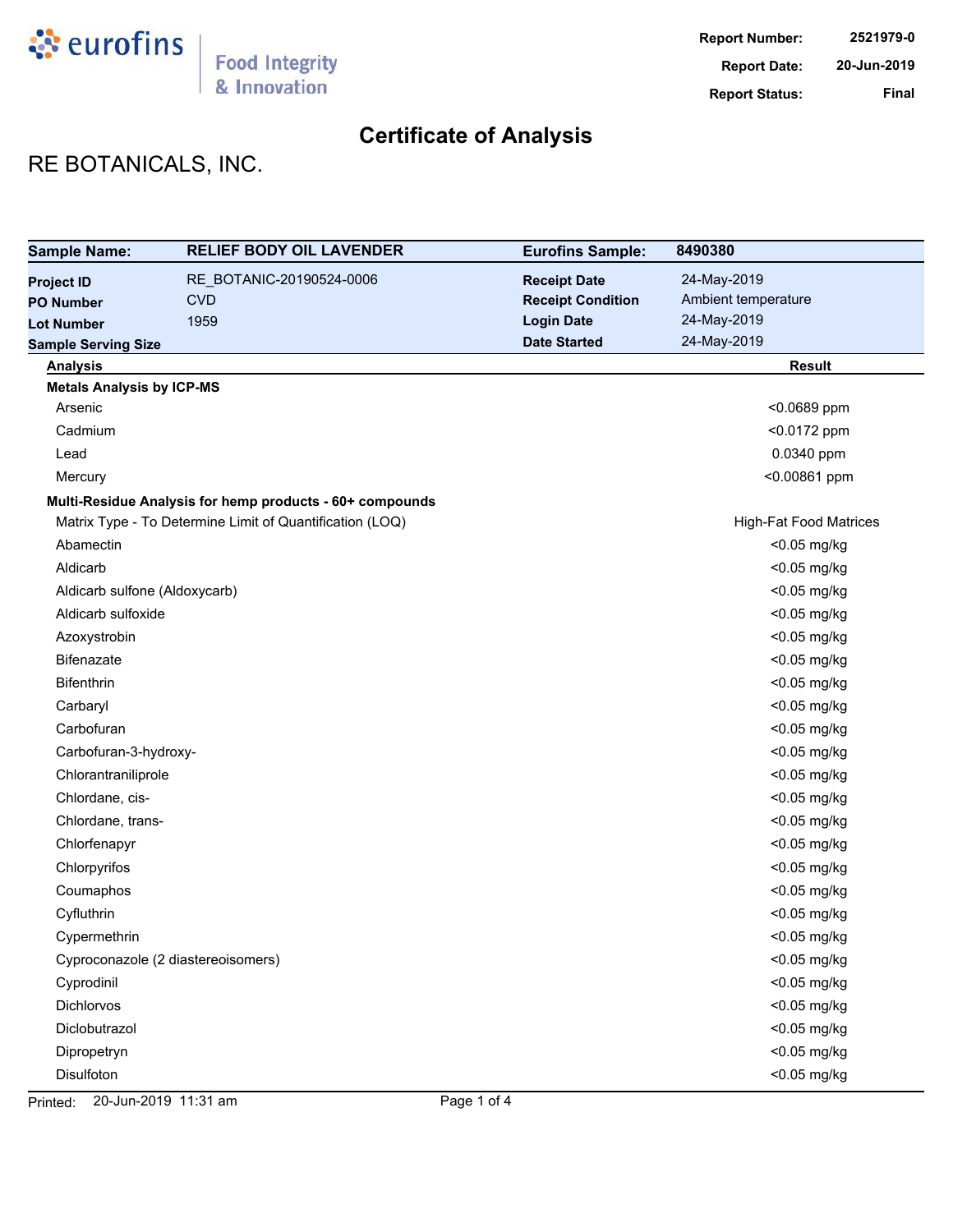

# RE BOTANICALS, INC.

| <b>Sample Name:</b>            | <b>RELIEF BODY OIL LAVENDER</b>                          | <b>Eurofins Sample:</b>  | 8490380             |
|--------------------------------|----------------------------------------------------------|--------------------------|---------------------|
| <b>Project ID</b>              | RE_BOTANIC-20190524-0006                                 | <b>Receipt Date</b>      | 24-May-2019         |
| <b>PO Number</b>               | <b>CVD</b>                                               | <b>Receipt Condition</b> | Ambient temperature |
| <b>Lot Number</b>              | 1959                                                     | <b>Login Date</b>        | 24-May-2019         |
| <b>Sample Serving Size</b>     |                                                          | <b>Date Started</b>      | 24-May-2019         |
| <b>Analysis</b>                |                                                          |                          | <b>Result</b>       |
|                                | Multi-Residue Analysis for hemp products - 60+ compounds |                          |                     |
| Endosulfan I (alpha-isomer)    |                                                          |                          | <0.05 mg/kg         |
| Endosulfan II (beta-isomer)    |                                                          |                          | <0.05 mg/kg         |
| Endosulfan sulfate             |                                                          |                          | <0.05 mg/kg         |
| Epoxiconazole                  |                                                          |                          | <0.05 mg/kg         |
| Ethiofencarb                   |                                                          |                          | <0.05 mg/kg         |
| Etofenprox                     |                                                          |                          | <0.05 mg/kg         |
| Etoxazole                      |                                                          |                          | <0.05 mg/kg         |
| Fenoxycarb                     |                                                          |                          | <0.05 mg/kg         |
| Fenpropathrin                  |                                                          |                          | <0.05 mg/kg         |
|                                | Fenvalerate/Esfenvalerate (sum of isomers)               |                          | <0.05 mg/kg         |
| Fipronil                       |                                                          |                          | <0.05 mg/kg         |
| Fipronil desulfinyl            |                                                          |                          | <0.05 mg/kg         |
| Fipronil sulfone               |                                                          |                          | <0.05 mg/kg         |
| Imazalil                       |                                                          |                          | <0.05 mg/kg         |
| Imidacloprid                   |                                                          |                          | <0.05 mg/kg         |
| Malathion                      |                                                          |                          | <0.05 mg/kg         |
| Methiocarb                     |                                                          |                          | <0.05 mg/kg         |
| Methiocarb sulfone             |                                                          |                          | <0.05 mg/kg         |
| Methiocarb sulfoxide           |                                                          |                          | <0.05 mg/kg         |
| Methomyl                       |                                                          |                          | <0.05 mg/kg         |
| Metolachlor                    |                                                          |                          | <0.05 mg/kg         |
| Mevinphos (E- and Z-isomers)   |                                                          |                          | <0.05 mg/kg         |
| Myclobutanil                   |                                                          |                          | <0.05 mg/kg         |
| Naled (Dibrom)                 |                                                          |                          | <0.05 mg/kg         |
| Paclobutrazol                  |                                                          |                          | <0.05 mg/kg         |
| Permethrin (sum of isomers)    |                                                          |                          | $<$ 0.05 mg/kg      |
| Propoxur                       |                                                          |                          | <0.05 mg/kg         |
| Pyrethrum (total)              |                                                          |                          | <0.50 mg/kg         |
| Spinetoram (spinosyns J and L) |                                                          |                          | $<$ 0.05 mg/kg      |
| Spinosad (spinosyns A and D)   |                                                          |                          | <0.05 mg/kg         |

Printed: 20-Jun-2019 11:31 am Page 2 of 4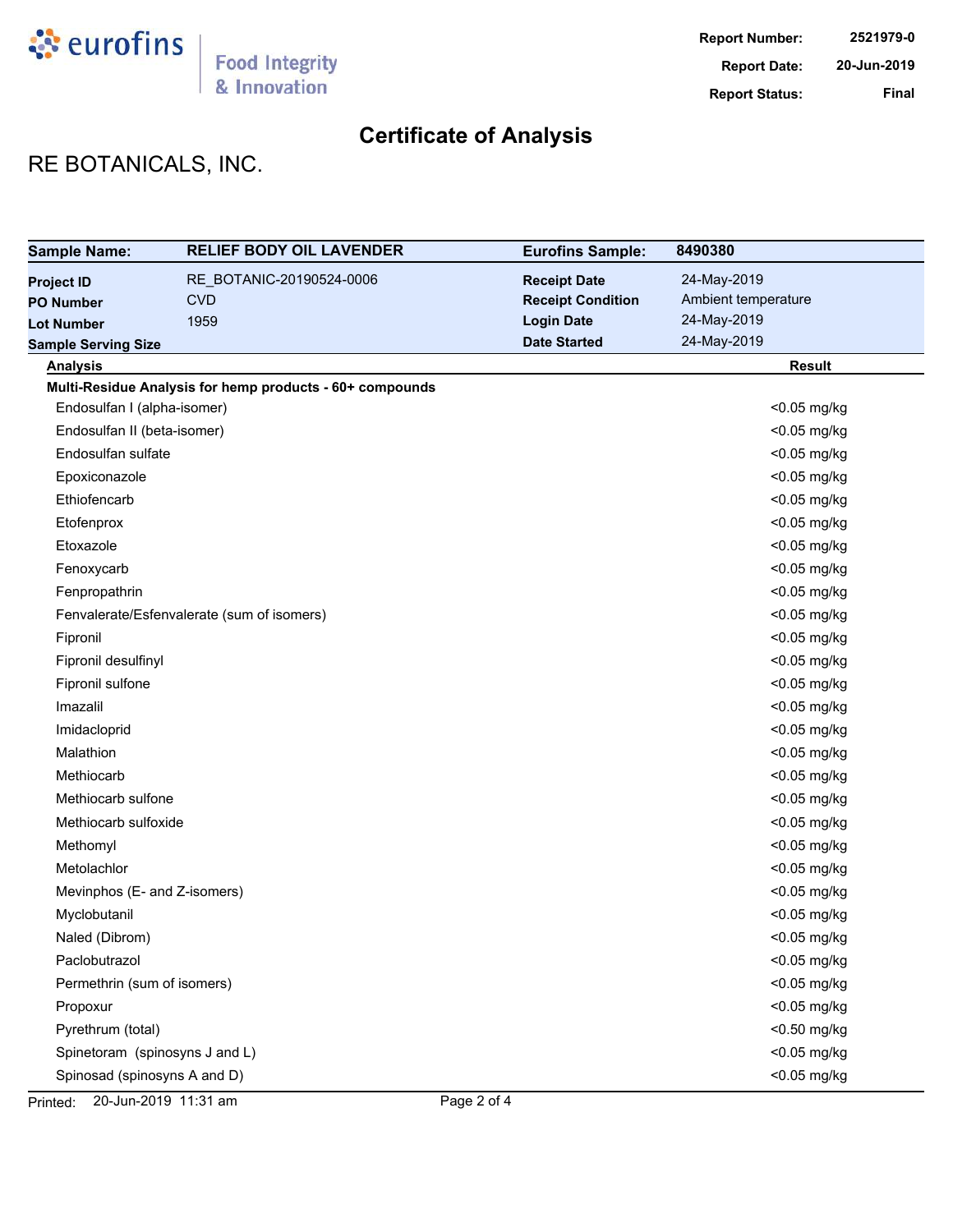

# RE BOTANICALS, INC.

| <b>Sample Name:</b>                   | <b>RELIEF BODY OIL LAVENDER</b>                          | <b>Eurofins Sample:</b>                         | 8490380                            |
|---------------------------------------|----------------------------------------------------------|-------------------------------------------------|------------------------------------|
| <b>Project ID</b><br><b>PO Number</b> | RE BOTANIC-20190524-0006<br><b>CVD</b>                   | <b>Receipt Date</b><br><b>Receipt Condition</b> | 24-May-2019<br>Ambient temperature |
| <b>Lot Number</b>                     | 1959                                                     | <b>Login Date</b>                               | 24-May-2019                        |
| <b>Sample Serving Size</b>            |                                                          | <b>Date Started</b>                             | 24-May-2019                        |
| <b>Analysis</b>                       |                                                          |                                                 | Result                             |
|                                       | Multi-Residue Analysis for hemp products - 60+ compounds |                                                 |                                    |
| Spirodiclofen                         |                                                          |                                                 | <0.05 mg/kg                        |
| Spiromesifen                          |                                                          |                                                 | $<$ 0.05 mg/kg                     |
| Spiromesifen enol                     |                                                          |                                                 | $<$ 0.05 mg/kg                     |
| Spirotetramat                         |                                                          |                                                 | $<$ 0.05 mg/kg                     |
|                                       | Spiroxamine (2 diastereoisomers)                         |                                                 | $<$ 0.05 mg/kg                     |
| Tebuconazole                          |                                                          |                                                 | $<$ 0.05 mg/kg                     |
| Thiabendazole                         |                                                          |                                                 | $<$ 0.05 mg/kg                     |
| Thiabendazole-5-hydroxy-              |                                                          |                                                 | $<$ 0.05 mg/kg                     |
| Thiacloprid                           |                                                          |                                                 | $<$ 0.05 mg/kg                     |
| Trifloxystrobin                       |                                                          |                                                 | $<$ 0.05 mg/kg                     |

## **Method References Testing Location**

## **Metals Analysis by ICP-MS (ICP\_MS\_B\_S) Food Integrity Innovation-Boulder**

Methods for the Determination of Metals in Environmental Standards - Supplement 1, EPA-600/R-94-111, May 1994.

"Determination of Metals and Trace Elements in Water and Wastes by Inductively Coupled Plasma-Mass Spectrometry", USEPA Method 200.8, Revision 5.1, EMMC Version.

### Multi-Residue Analysis for hemp products - 60+ compounds (PEST\_HEMP) **Food Integ. Innovation-Greenfield**

*Official Methods of Analysis*, *AOAC Official Method 2007.01*, Pesticide Residues in Foods by Acetonitrile Extraction and Partitioning with Magnesium Sulfate, AOAC INTERNATIONAL (modified).

*CEN Standard Method EN 15662*: Food of plant origin - Determination of pesticide residues using GC-MS and/or LC-MS/

MS following acetonitrile extraction/partitioning and clean-up by dispersive SPE - QuEChERS method.

List of the tested pesticides and their limits of quantification (LOQs) are available upon request.